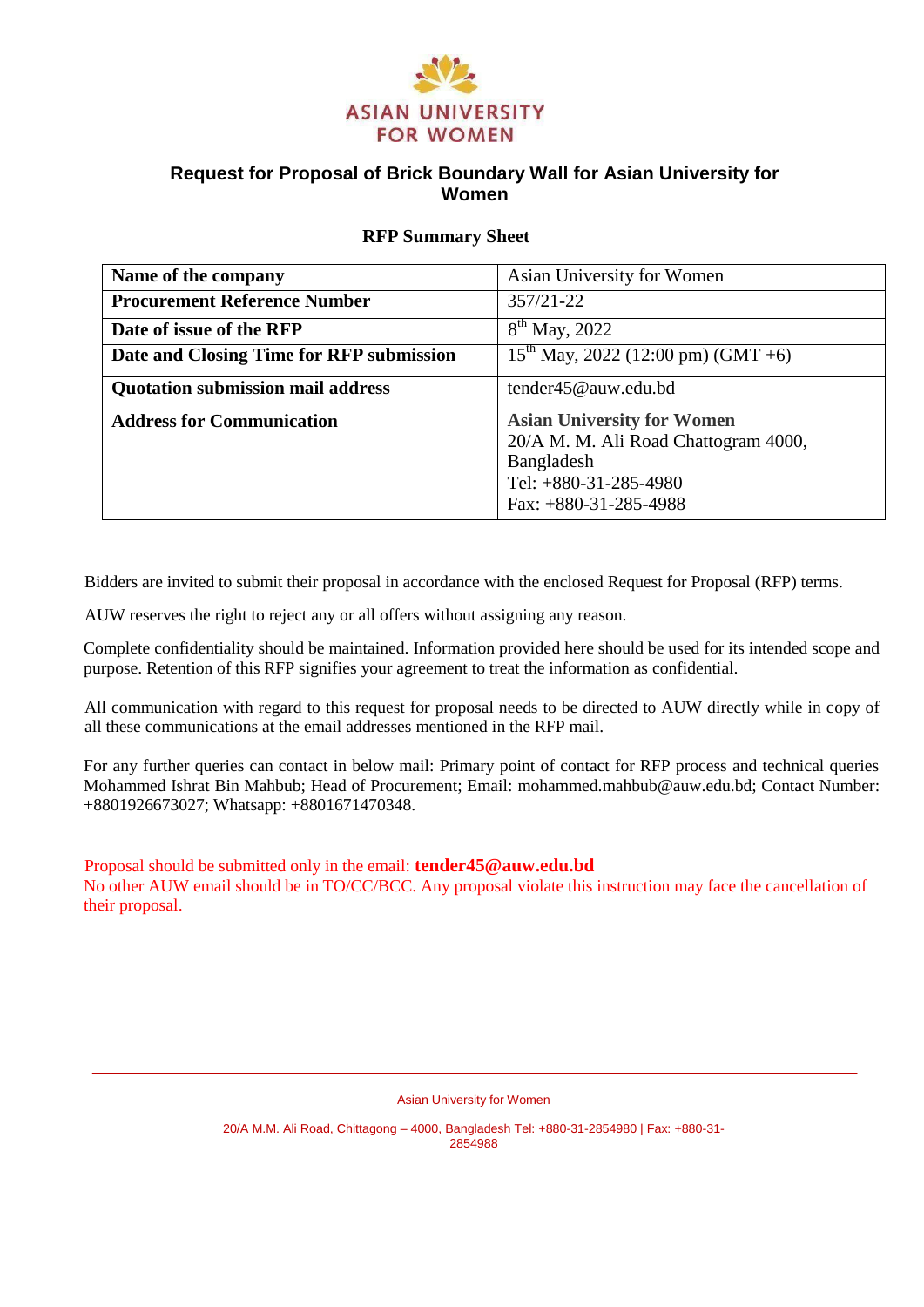# **Objective**

Asian University for Women (AUW) seeks to graduate women who will be skilled and innovative professionals, service-oriented leaders in the businesses and communities in which they will work and live, and promoters of intercultural understanding and sustainable human and economic development in Asia and throughout the world.

### **Requirements**

We, to achieve our objectives, need the following product/services are below: Proposed brick boundary wall with RCC column, grade beam, tie beam, etc. at BS 206 (Lake city housing adjacent area).

| SL | <b>Item of Work</b>                    | <b>QTY</b> | Unit |
|----|----------------------------------------|------------|------|
| 1. | Earthwork excavation and filling       | 325        | cft  |
| 2. | $3$ " CC Work $(1:3:6)$ w. brick chips | 55         | cft  |
| 3. | RCC Work $(1:1:5:3)$ w. brick chips    | 1,100      | cft  |
| 4. | 5" Brickwork (machine made brick)      | 3,000      | sft  |
| 5. | MS Bar                                 | 2,450      | kg   |
| 6. | Formwork                               | 3,200      | sft  |
| 7. | $\frac{1}{2}$ inch plaster work        | 1,200      | sft  |
| 8. | Nailing Work                           | 450        | ft   |
| 9. | Monogram Work                          | 160        | sft  |

# **Boundary wall design: (450 Rft Brick boundary wall as per below drawing)**



Asian University for Women